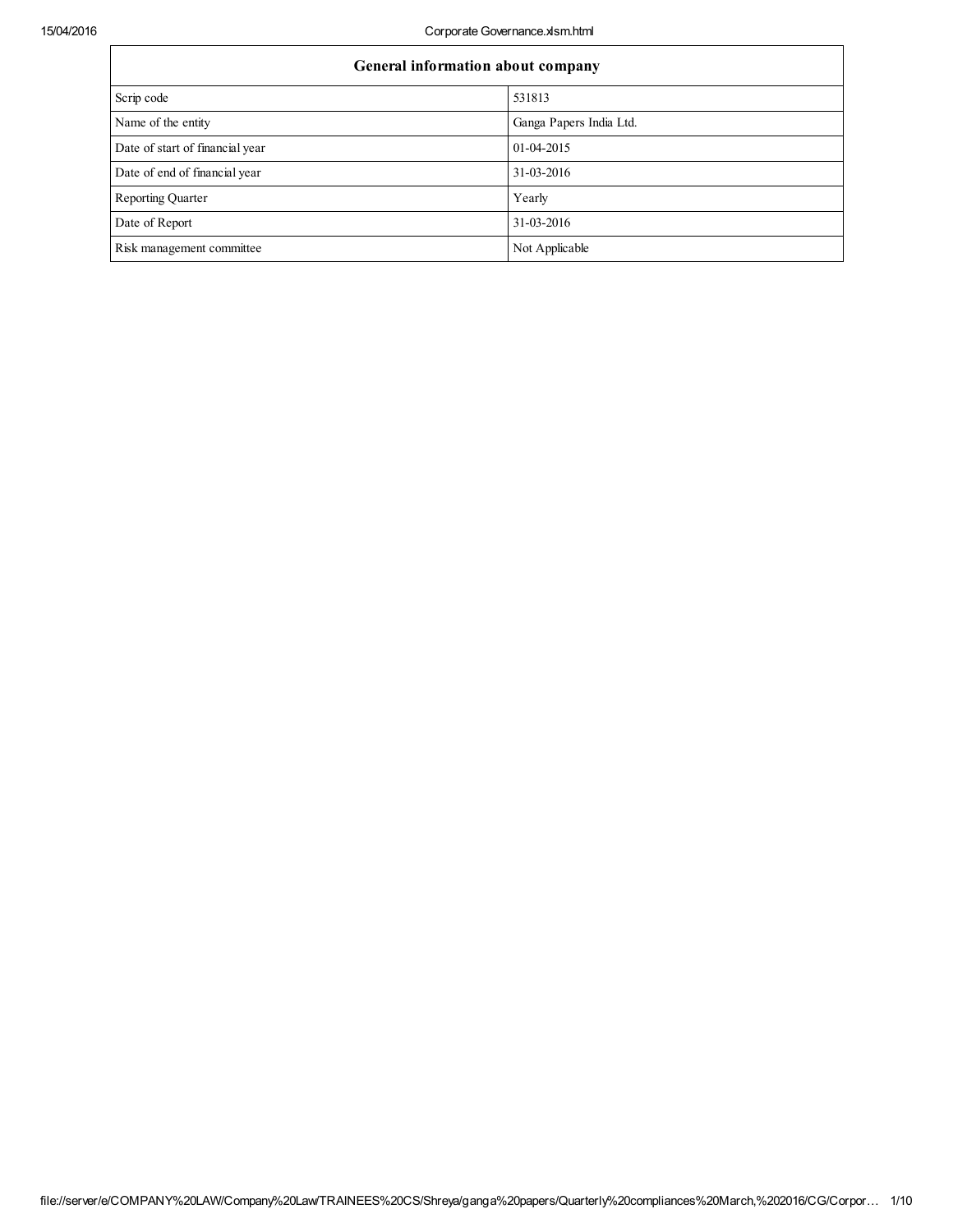|               | Annexure 1                                               |                                                         |                                                                |  |  |
|---------------|----------------------------------------------------------|---------------------------------------------------------|----------------------------------------------------------------|--|--|
|               | Annexure 1                                               |                                                         |                                                                |  |  |
|               | <b>III.</b> Meeting of Board of Directors                |                                                         |                                                                |  |  |
| <b>Sr</b>     | $Date(s)$ of meeting (if any) in the<br>previous quarter | $Date(s)$ of meeting (if any) in the<br>current quarter | Maximum gap between any two consecutive (in<br>number of days) |  |  |
|               | 13-11-2015                                               |                                                         |                                                                |  |  |
| $\mathcal{L}$ |                                                          | 09-02-2016                                              | 87                                                             |  |  |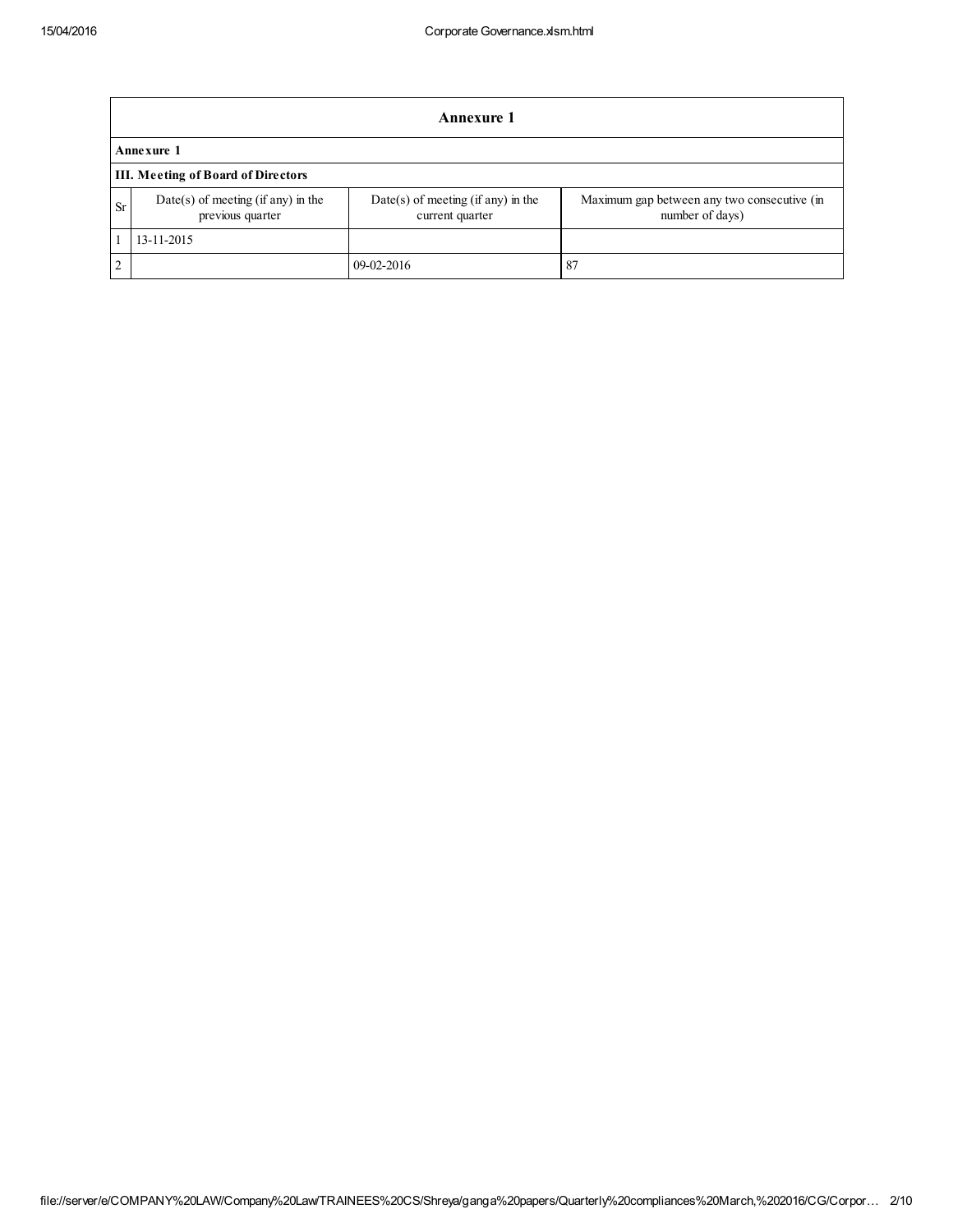|           | <b>Annexure 1</b>                                |                                                                     |                                                     |                                           |                                                                     |                                                                            |
|-----------|--------------------------------------------------|---------------------------------------------------------------------|-----------------------------------------------------|-------------------------------------------|---------------------------------------------------------------------|----------------------------------------------------------------------------|
|           | <b>IV. Meeting of Committees</b>                 |                                                                     |                                                     |                                           |                                                                     |                                                                            |
| <b>Sr</b> | Name of<br>Committee                             | $Date(s)$ of meeting of<br>the committee in the<br>relevant quarter | Whether<br>requirement of<br>Quorum met<br>(Yes/No) | Requirement<br>of Quorum<br>met (details) | $Date(s)$ of meeting of<br>the committee in the<br>previous quarter | Maximum gap between any<br>two consecutive meetings (in<br>number of days) |
|           | Audit<br>Committee                               | $09-02-2016$                                                        | Yes                                                 |                                           | 13-11-2015                                                          | 87                                                                         |
| 2         | Nomination and<br>remuneration<br>committee      | $09-02-2016$                                                        | Yes                                                 |                                           | 13-11-2015                                                          | 87                                                                         |
| 3         | <b>Stakeholders</b><br>Relationship<br>Committee | $09-02-2016$                                                        | Yes                                                 |                                           | 13-11-2015                                                          | 87                                                                         |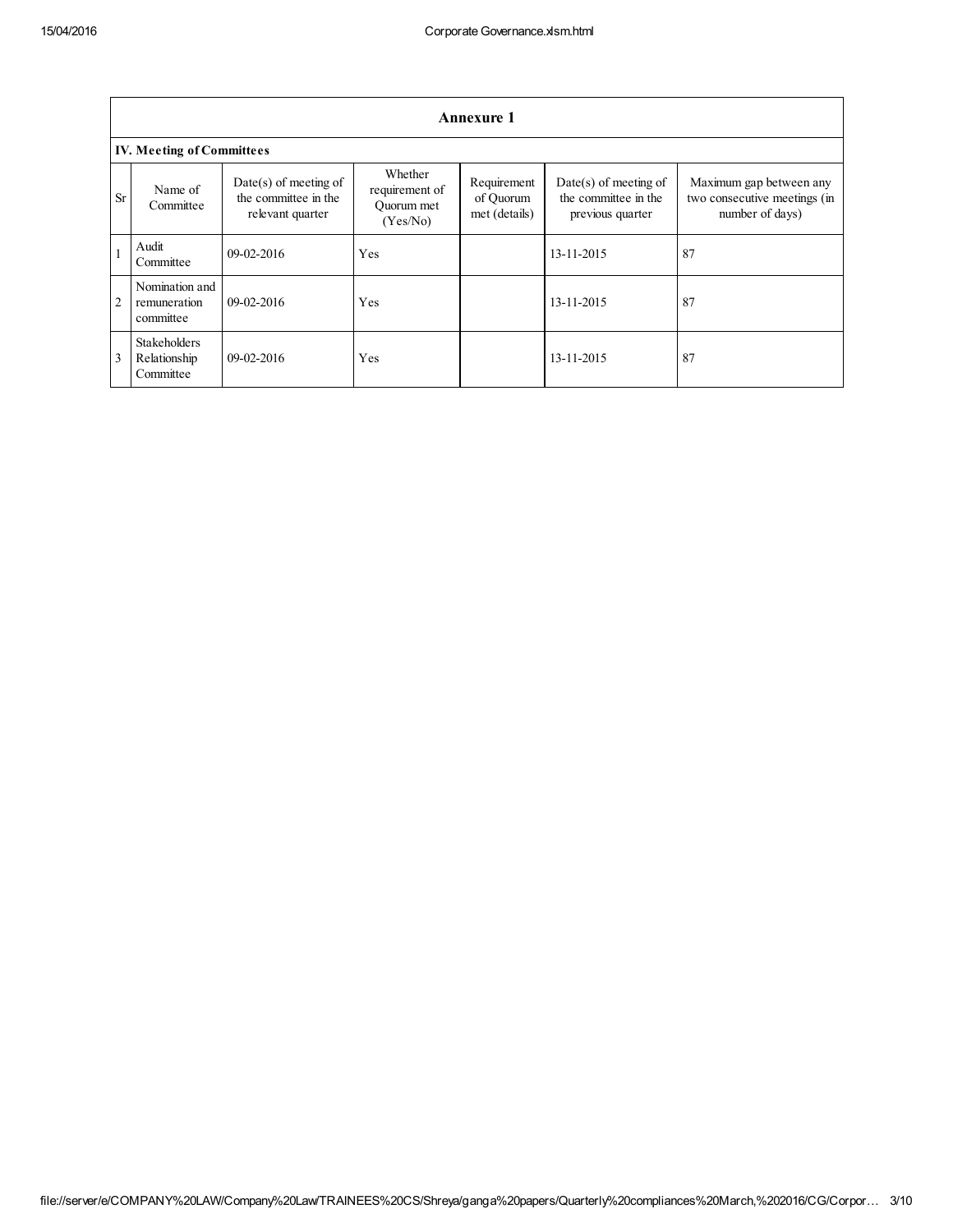|   | Annexure 1                                                                                                |                                  |                                                                    |  |  |
|---|-----------------------------------------------------------------------------------------------------------|----------------------------------|--------------------------------------------------------------------|--|--|
|   | V. Related Party Transactions                                                                             |                                  |                                                                    |  |  |
|   | Subject                                                                                                   | Compliance status<br>(Yes/No/NA) | If status is "No" details of non-<br>compliance may be given here. |  |  |
|   | Whether prior approval of audit committee obtained                                                        | NA                               |                                                                    |  |  |
| 2 | Whether shareholder approval obtained for material RPT                                                    | NA                               |                                                                    |  |  |
|   | Whether details of RPT entered into pursuant to omnibus approval have<br>been reviewed by Audit Committee | NA                               |                                                                    |  |  |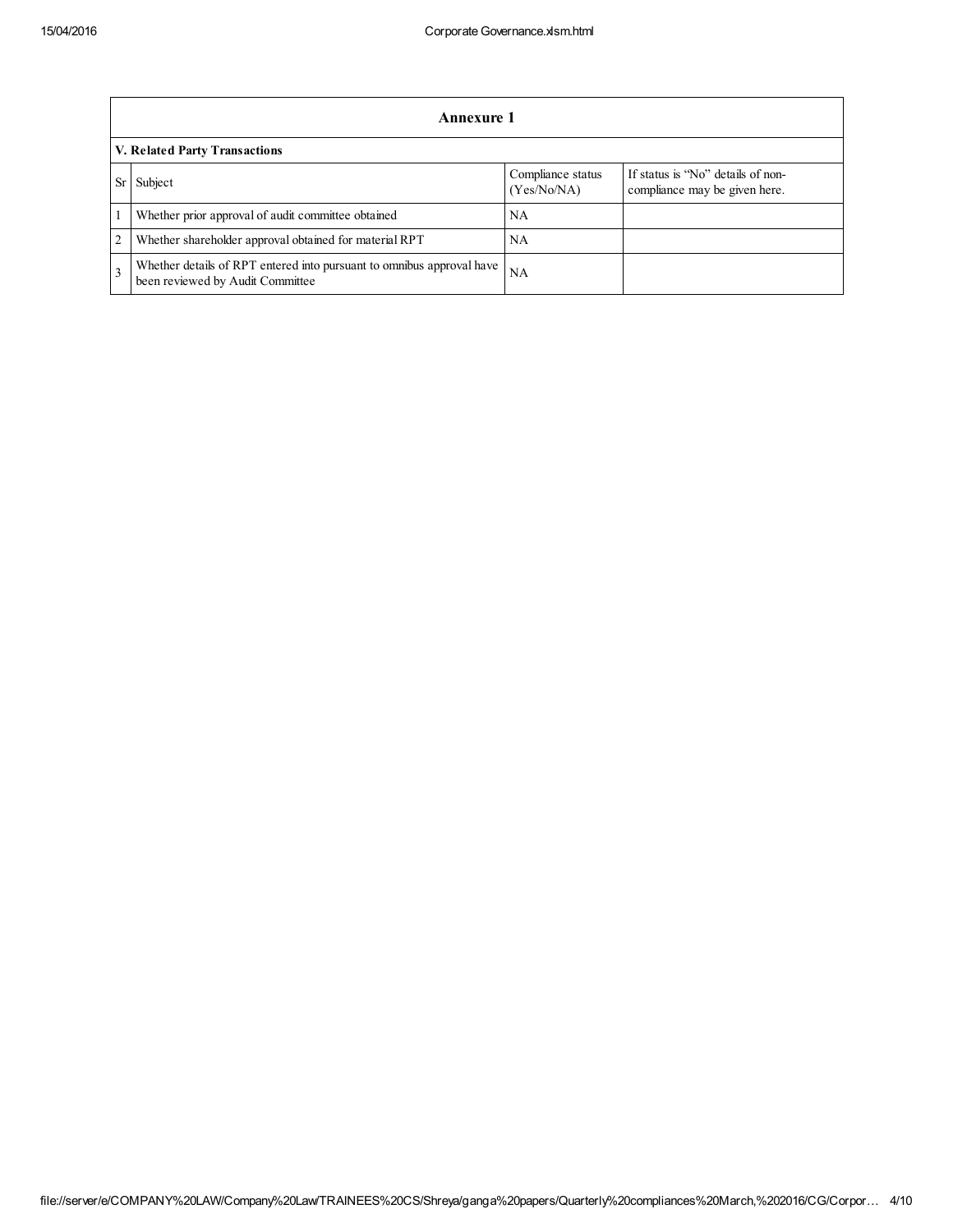|                | <b>Annexure 1</b>                                                                                                                                                                                               |                                 |  |  |
|----------------|-----------------------------------------------------------------------------------------------------------------------------------------------------------------------------------------------------------------|---------------------------------|--|--|
|                | <b>VI. Affirmations</b>                                                                                                                                                                                         |                                 |  |  |
| Sr             | Subject                                                                                                                                                                                                         | Compliance<br>status $(Yes/No)$ |  |  |
|                | The composition of Board of Directors is in terms of SEBI (Listing obligations and disclosure requirements) Regulations,<br>2015                                                                                | Yes                             |  |  |
| $\overline{c}$ | The composition of the following committees is in terms of SEBI(Listing obligations and disclosure requirements)<br>Regulations, 2015 a. Audit Committee                                                        | Yes                             |  |  |
| 3              | The composition of the following committees is in terms of SEBI(Listing obligations and disclosure requirements)<br>Regulations, 2015. b. Nomination & remuneration committee                                   | Yes                             |  |  |
| $\overline{4}$ | The composition of the following committees is in terms of SEBI(Listing obligations and disclosure requirements)<br>Regulations, 2015. c. Stakeholders relationship committee                                   | Yes                             |  |  |
| 5              | The composition of the following committees is in terms of SEBI(Listing obligations and disclosure requirements)<br>Regulations, 2015. d. Risk management committee (applicable to the top 100 listed entities) | <b>NA</b>                       |  |  |
| 6              | The committee members have been made aware of their powers, role and responsibilities as specified in SEBI (Listing<br>obligations and disclosure requirements) Regulations, 2015.                              | Yes                             |  |  |
| $\overline{7}$ | The meetings of the board of directors and the above committees have been conducted in the manner as specified in<br>SEBI (Listing obligations and disclosure requirements) Regulations, 2015.                  | Yes                             |  |  |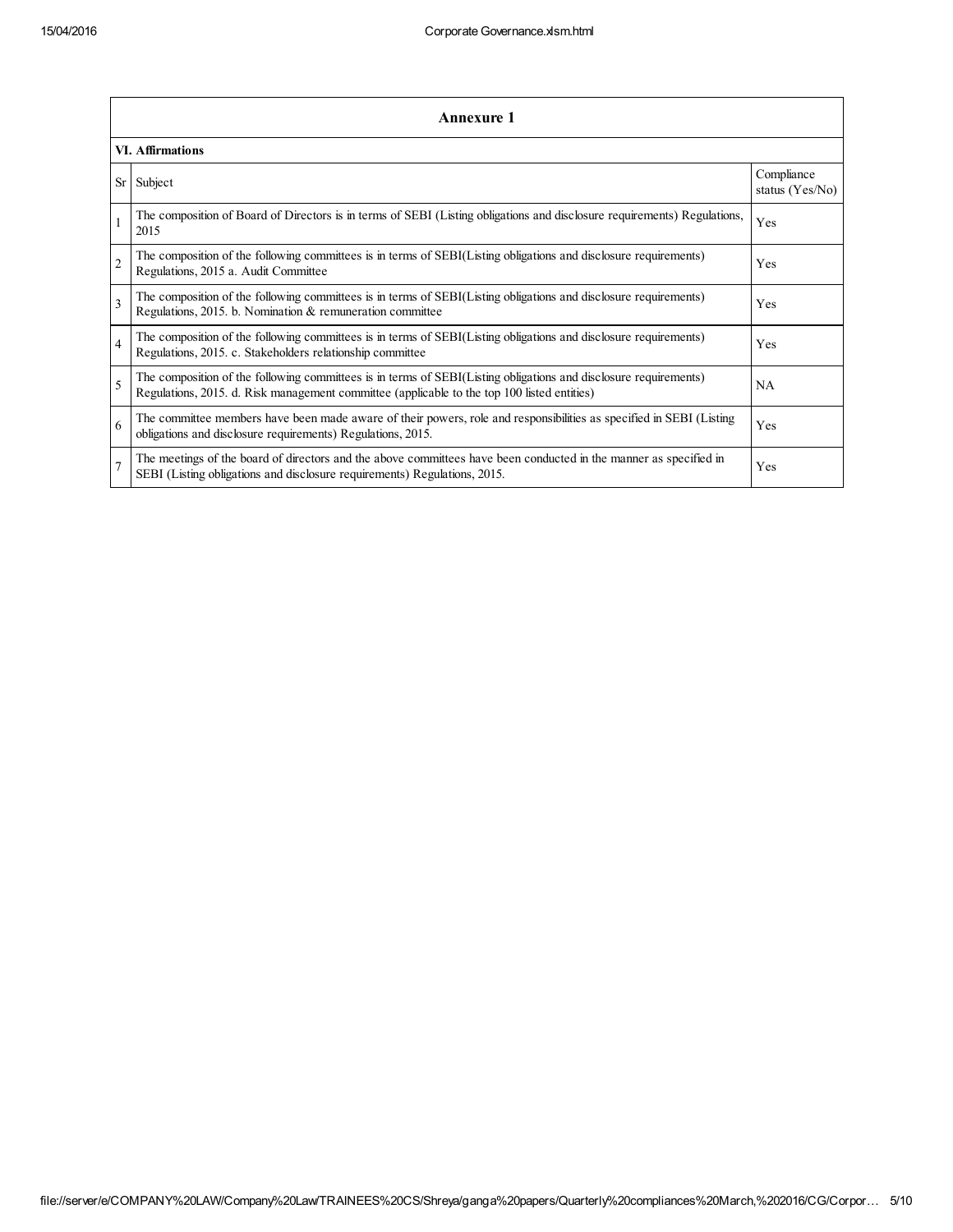|                | <b>Annexure II</b>                                                                                                                            |                                     |                                                                      |                    |  |
|----------------|-----------------------------------------------------------------------------------------------------------------------------------------------|-------------------------------------|----------------------------------------------------------------------|--------------------|--|
|                | Annexure II to be submitted by listed entity at the end of the financial year (for the whole of financial year)                               |                                     |                                                                      |                    |  |
|                | I. Disclosure on website in terms of Listing Regulations                                                                                      |                                     |                                                                      |                    |  |
| <b>Sr</b>      | Item                                                                                                                                          | Compliance<br>status<br>(Yes/No/NA) | If status is "No" details of<br>non-compliance may be given<br>here. | Web address        |  |
| 1              | Details of business                                                                                                                           | Yes                                 |                                                                      | www.gangapapers.in |  |
| $\overline{2}$ | Terms and conditions of appointment of independent directors                                                                                  | Yes                                 |                                                                      | www.gangapapers.in |  |
| 3              | Composition of various committees of board of directors                                                                                       | Yes                                 |                                                                      | www.gangapapers.in |  |
| 4              | Code of conduct of board of directors and senior management<br>personnel                                                                      | Yes                                 |                                                                      | www.gangapapers.in |  |
| 5              | Details of establishment of vigil mechanism/ Whistle Blower<br>policy                                                                         | Yes                                 |                                                                      | www.gangapapers.in |  |
| 6              | Criteria of making payments to non-executive directors                                                                                        | Yes                                 |                                                                      | www.gangapapers.in |  |
| $\overline{7}$ | Policy on dealing with related party transactions                                                                                             | Yes                                 |                                                                      | www.gangapapers.in |  |
| 8              | Policy for determining 'material' subsidiaries                                                                                                | NA                                  |                                                                      |                    |  |
| 9              | Details of familiarization programmes imparted to independent<br>directors                                                                    | Yes                                 |                                                                      | www.gangapapers.in |  |
| 10             | Contact information of the designated officials of the listed<br>entity who are responsible for assisting and handling investor<br>grievances | Yes                                 |                                                                      | www.gangapapers.in |  |
| 11             | email address for grievance redressal and other relevant details                                                                              | Yes                                 |                                                                      | www.gangapapers.in |  |
| 12             | Financial results                                                                                                                             | Yes                                 |                                                                      | www.gangapapers.in |  |
| 13             | Shareholding pattern                                                                                                                          | Yes                                 |                                                                      | www.gangapapers.in |  |
| 14             | Details of agreements entered into with the media companies<br>and/or their associates                                                        | NA                                  |                                                                      |                    |  |
| 15             | New name and the old name of the listed entity                                                                                                | Yes                                 |                                                                      | www.gangapapers.in |  |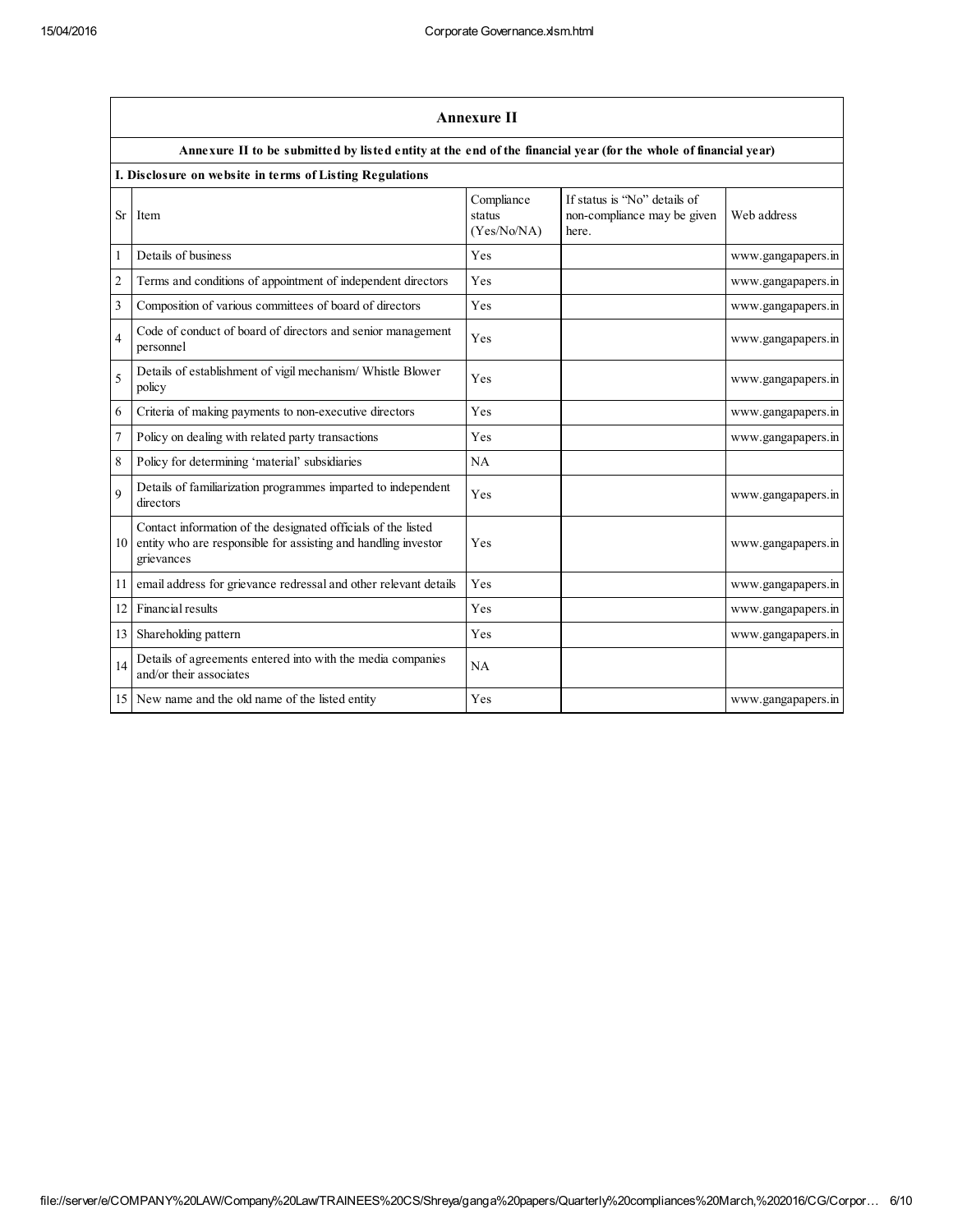|                | <b>Annexure II</b>                                                                                                   |                                         |                                     |                                                                    |  |
|----------------|----------------------------------------------------------------------------------------------------------------------|-----------------------------------------|-------------------------------------|--------------------------------------------------------------------|--|
|                | <b>II. Annual Affirmations</b>                                                                                       |                                         |                                     |                                                                    |  |
| Sr             | Particulars                                                                                                          | Regulation<br>Number                    | Compliance<br>status<br>(Yes/No/NA) | If status is "No" details of non-<br>compliance may be given here. |  |
|                | Independent director(s) have been appointed in terms of specified<br>criteria of 'independence' and/or 'eligibility' | 16(1)(b) &<br>25(6)                     | Yes                                 |                                                                    |  |
| $\overline{c}$ | Board composition                                                                                                    | 17(1)                                   | Yes                                 |                                                                    |  |
| 3              | Meeting of Board of directors                                                                                        | 17(2)                                   | Yes                                 |                                                                    |  |
| 4              | Review of Compliance Reports                                                                                         | 17(3)                                   | Yes                                 |                                                                    |  |
| 5              | Plans for orderly succession for appointments                                                                        | 17(4)                                   | Yes                                 |                                                                    |  |
| 6              | Code of Conduct                                                                                                      | 17(5)                                   | Yes                                 |                                                                    |  |
| 7              | Fees/compensation                                                                                                    | 17(6)                                   | Yes                                 |                                                                    |  |
| 8              | Minimum Information                                                                                                  | 17(7)                                   | Yes                                 |                                                                    |  |
| 9              | Compliance Certificate                                                                                               | 17(8)                                   | Yes                                 |                                                                    |  |
| 10             | Risk Assessment & Management                                                                                         | 17(9)                                   | Yes                                 |                                                                    |  |
| 11             | Performance Evaluation of Independent Directors                                                                      | 17(10)                                  | Yes                                 |                                                                    |  |
| 12             | Composition of Audit Committee                                                                                       | 18(1)                                   | Yes                                 |                                                                    |  |
| 13             | Meeting of Audit Committee                                                                                           | 18(2)                                   | Yes                                 |                                                                    |  |
| 14             | Composition of nomination & remuneration committee                                                                   | 19(1) & (2)                             | Yes                                 |                                                                    |  |
| 15             | Composition of Stakeholder Relationship Committee                                                                    | 20(1) & (2)                             | Yes                                 |                                                                    |  |
| 16             | Composition and role of risk management committee                                                                    | 21(1),(2),<br>(3),(4)                   | NA                                  |                                                                    |  |
| 17             | Vigil Mechanism                                                                                                      | 22                                      | Yes                                 |                                                                    |  |
| 18             | Policy for related party Transaction                                                                                 | 23(1), (5),<br>$(6)(7)$ &<br>(8)        | Yes                                 |                                                                    |  |
| 19             | Prior or Omnibus approval of Audit Committee for all related party<br>transactions                                   | 23(2), (3)                              | NA                                  |                                                                    |  |
| 20             | Approval for material related party transactions                                                                     | 23(4)                                   | NA                                  |                                                                    |  |
| 21             | Composition of Board of Directors of unlisted material Subsidiary                                                    | 24(1)                                   | NA                                  |                                                                    |  |
| 22             | Other Corporate Governance requirements with respect to<br>subsidiary of listed entity                               | $24(2),(3)$ ,<br>$(4)$ , $(5)$ &<br>(6) | NA                                  |                                                                    |  |
| 23             | Maximum Directorship & Tenure                                                                                        | 25(1) & (2)                             | Yes                                 |                                                                    |  |
| 24             | Meeting of independent directors                                                                                     | 25(3) & (4)                             | Yes                                 |                                                                    |  |
| 25             | Familiarization of independent directors                                                                             | 25(7)                                   | Yes                                 |                                                                    |  |
| 26             | Memberships in Committees                                                                                            | 26(1)                                   | Yes                                 |                                                                    |  |
| 27             | Affirmation with compliance to code of conduct from members of<br>Board of Directors and Senior management personnel | 26(3)                                   | Yes                                 |                                                                    |  |
| 28             | Disclosure of Shareholding by Non-Executive Directors                                                                | 26(4)                                   | Yes                                 |                                                                    |  |
| 29             | Policy with respect to Obligations of directors and senior<br>management                                             | $26(2)$ &<br>26(5)                      | Yes                                 |                                                                    |  |
|                | Any other information to be provided - Add Notes                                                                     |                                         |                                     |                                                                    |  |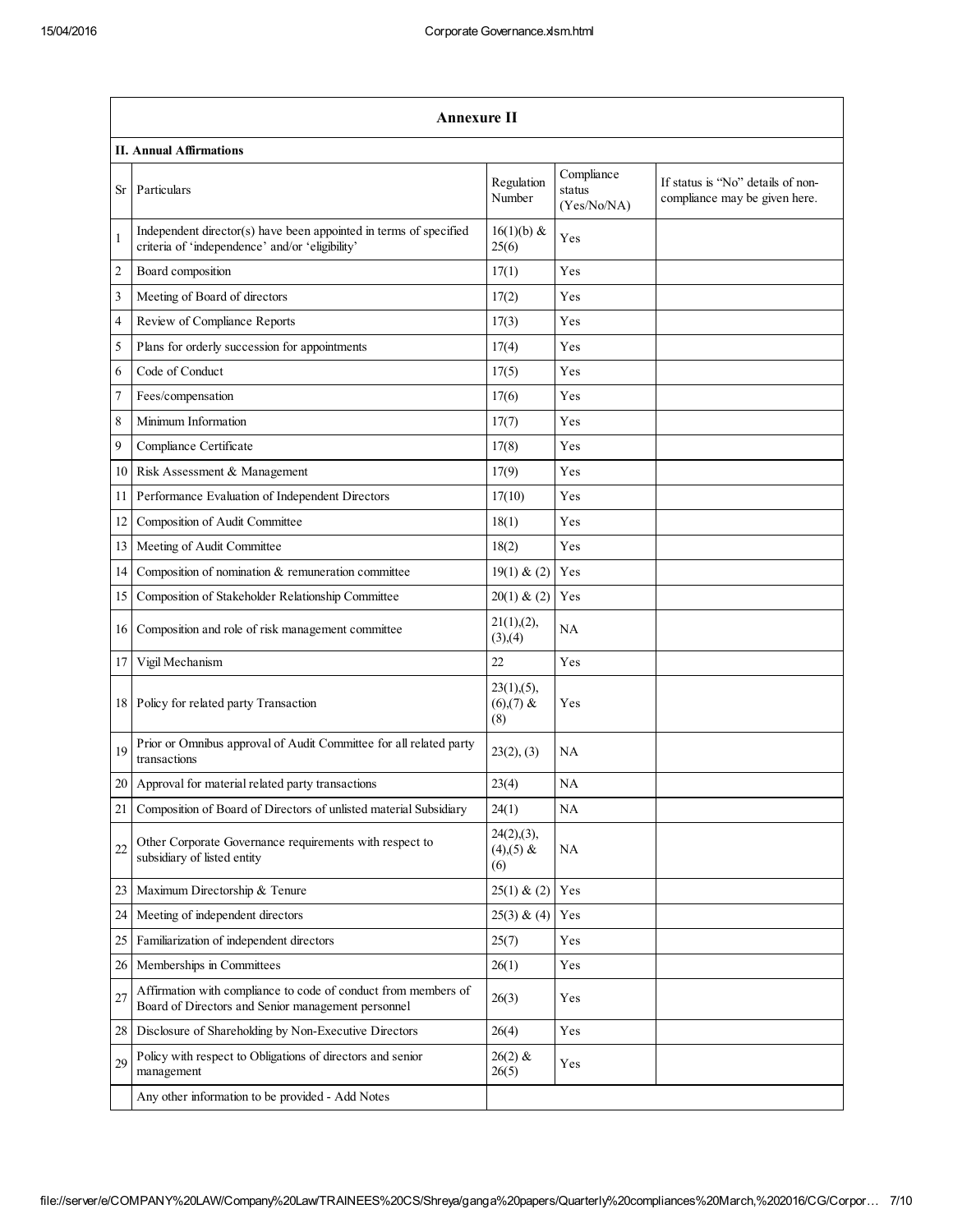## Annexure II

## III. Affirmations

1

The Listed Entity has approved Material Subsidiary Policy and the Corporate Governance requirements with respect to subsidiary of NA